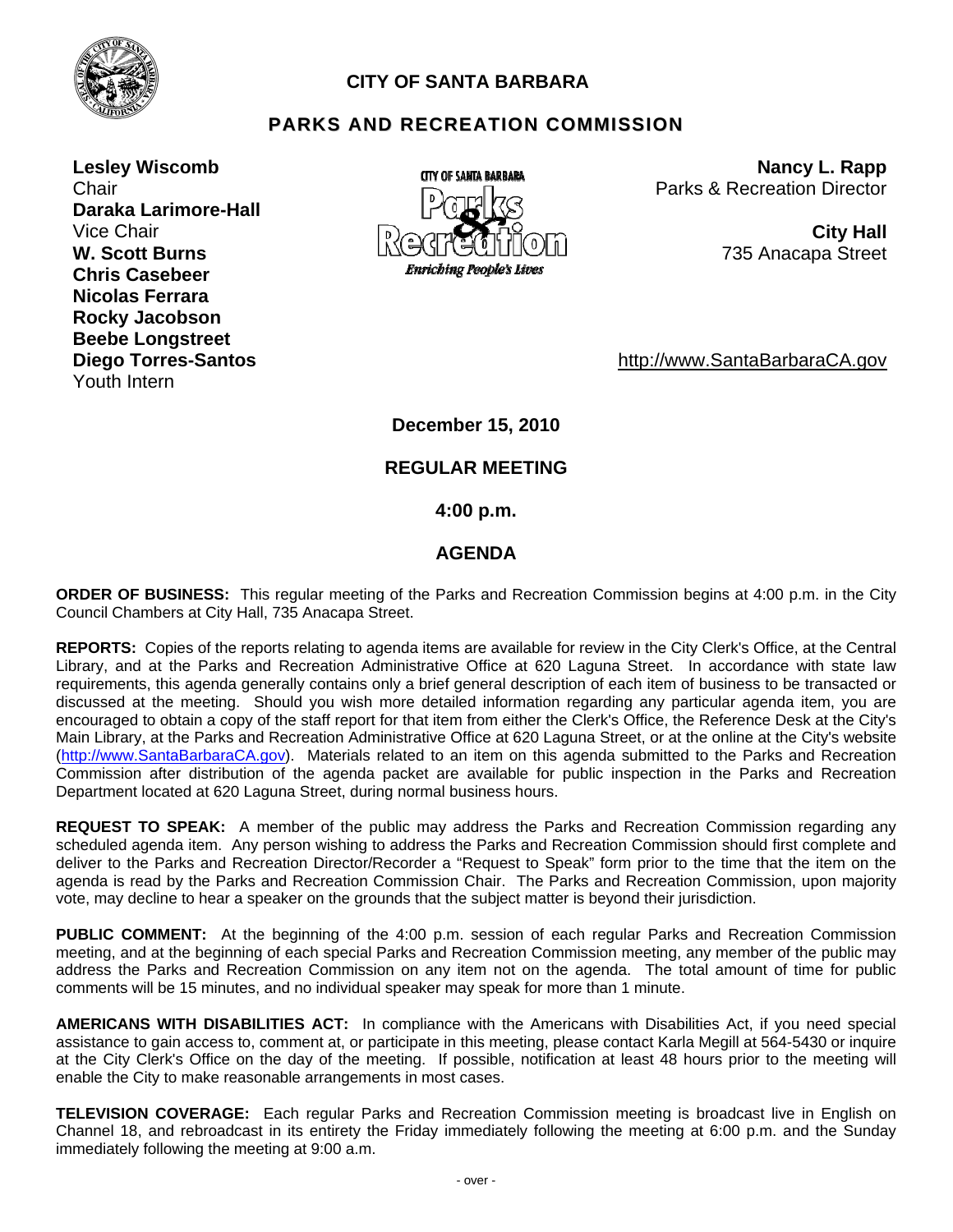# **ORDER OF BUSINESS**

4:00 P.M. - Parks and Recreation Commission Meeting

# **CALL TO ORDER**

## **PLEDGE OF ALLEGIANCE**

**ROLL CALL** 

## **CHANGES TO THE AGENDA**

#### **WRITTEN COMMUNICATIONS**

#### **PUBLIC COMMENT**

Any member of the public may address the Commission for up to one minute on any subject within the jurisdiction of the Commission that is not scheduled for a public discussion before the Commission.

#### **COMMUNITY SERVICE RECOGNITION**

1. Recognition of Community Volunteers Supporting Neighborhood and Outreach Services Programs – For Action (Attachment)

Recommendation: That the Commission:

- A. Recognize Susana Madruano for volunteering for projects in the Lower Westside neighborhood; and
- B. Recognize Tara Haaland-Ford, Jorge Fulco, Christy Haynes, Officer Karls, Janice Rorick, and Melissa Wilkins, for volunteering and supporting Parks and Recreation youth and teen programming.

## **COMMISSIONER COMMITTEE ASSIGNMENT REPORTS**

#### **COMMISSION AND STAFF COMMUNICATIONS**

## **YOUTH COUNCIL REPORT**

### **CONSENT CALENDAR**

- 2. Summary of Council Actions For Information (Attachment)
- 3. Approval of Minutes For Action (Attachment)
	- A. Recommendation: That the Commission waive the reading and approve the minutes of the regular meeting of November 17, 2010.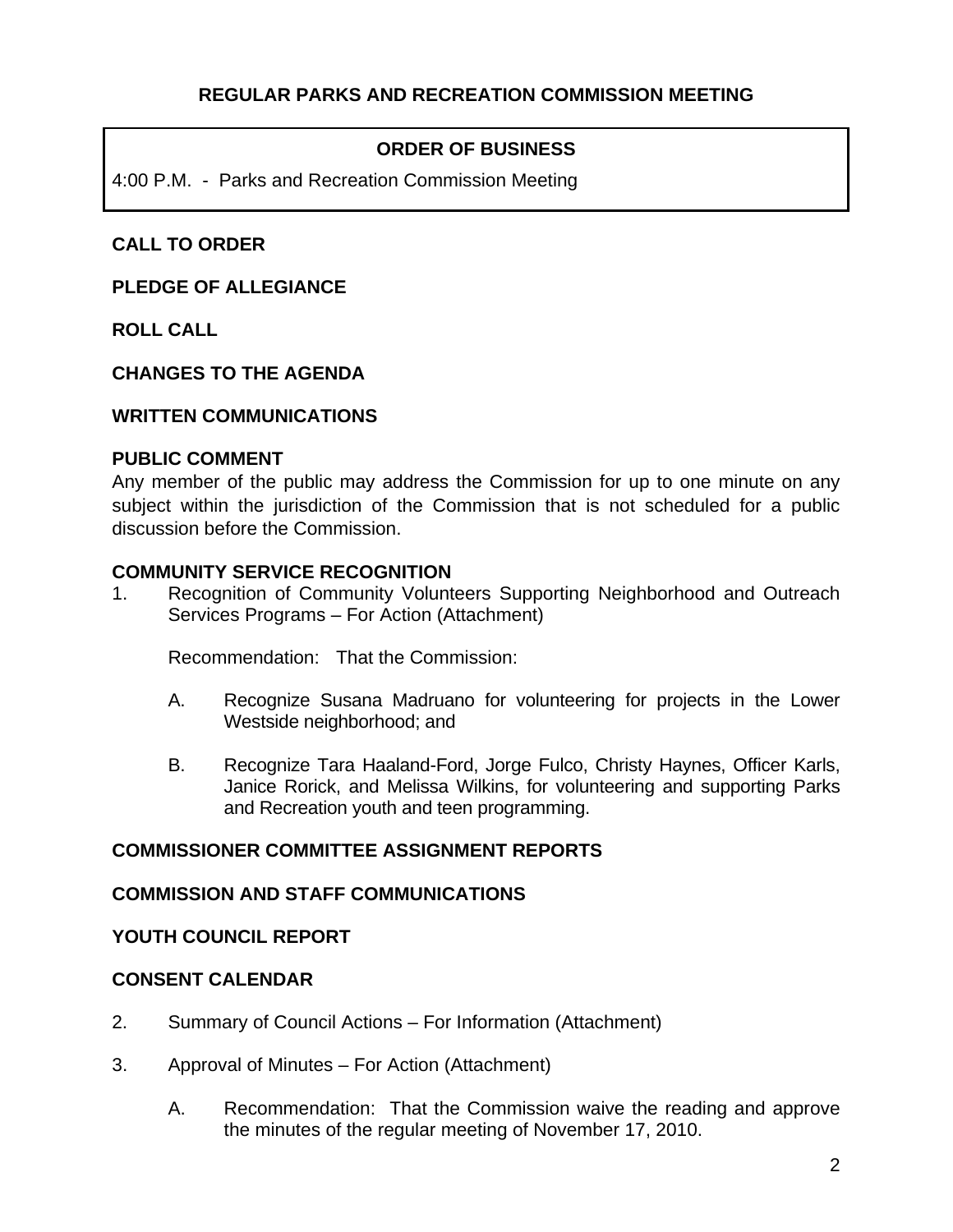# **STREET TREE ADVISORY COMMITTEE ITEMS**

4. Street Tree Advisory Committee Recommendations – For Action (Attachments)

Recommendation: That the Commission:

- A. Conditionally approve the following Street Tree removal request.
	- 1. 300 block of W. Ortega St. *(2) Eucalyptus ficifolia,* Red Flowering Gum, *(1) Quercus agrifolia,* Coast Live Oak – Lisa Arroyo, Public Works Engineering
- B. Approve the following Street Tree removal request.
	- 1637 Loma St. *Pinus halepensis*, Aleppo Pine Arbor Services
- C. Deny the following Setback Tree removal request.
	- 1. 1704 Mission Ridge Rd. *Phoenix canariensis,* Canary Island Date Palm – Michael Cooper
- D. Approve the requests to designate the following species to the Street Tree Master Plan
	- 1. Loma St. (all) add an alternate species
	- 2. 300 W. Calle Cesar Chavez change the designated species

# **OLD BUSINESS**

# **NEW BUSINESS**

5. Advisory Committee Interviews and Appointments – For Action (Attachments)

Recommendation: That the Commission:

- A. Conduct one interview, consider the applications of three incumbent applicants, and make three appointments to the Street Tree Advisory Committee;
- B. Conduct five interviews, consider the application of one incumbent applicant, and make one, community at-large appointment to the Golf Advisory Committee;
- C. Consider the application of incumbent John Craig, and re-appoint him to the Golf Advisory Committee, representing the Los Paisanos Golf Club; and
- D. Consider the application of incumbent Maureen Masson and re-appoint her to the Golf Advisory Committee, Representing the Executive Women's Golf Club.

# **ADMINISTRATIVE AND STAFF REPORTS**

6. Annual Contributions Report – Fiscal Year 2010 – For Information (Attachment)

Recommendation: That the Commission receive a report on the donations and grants received by the Parks and Recreation Department during Fiscal Year (FY) 2010.